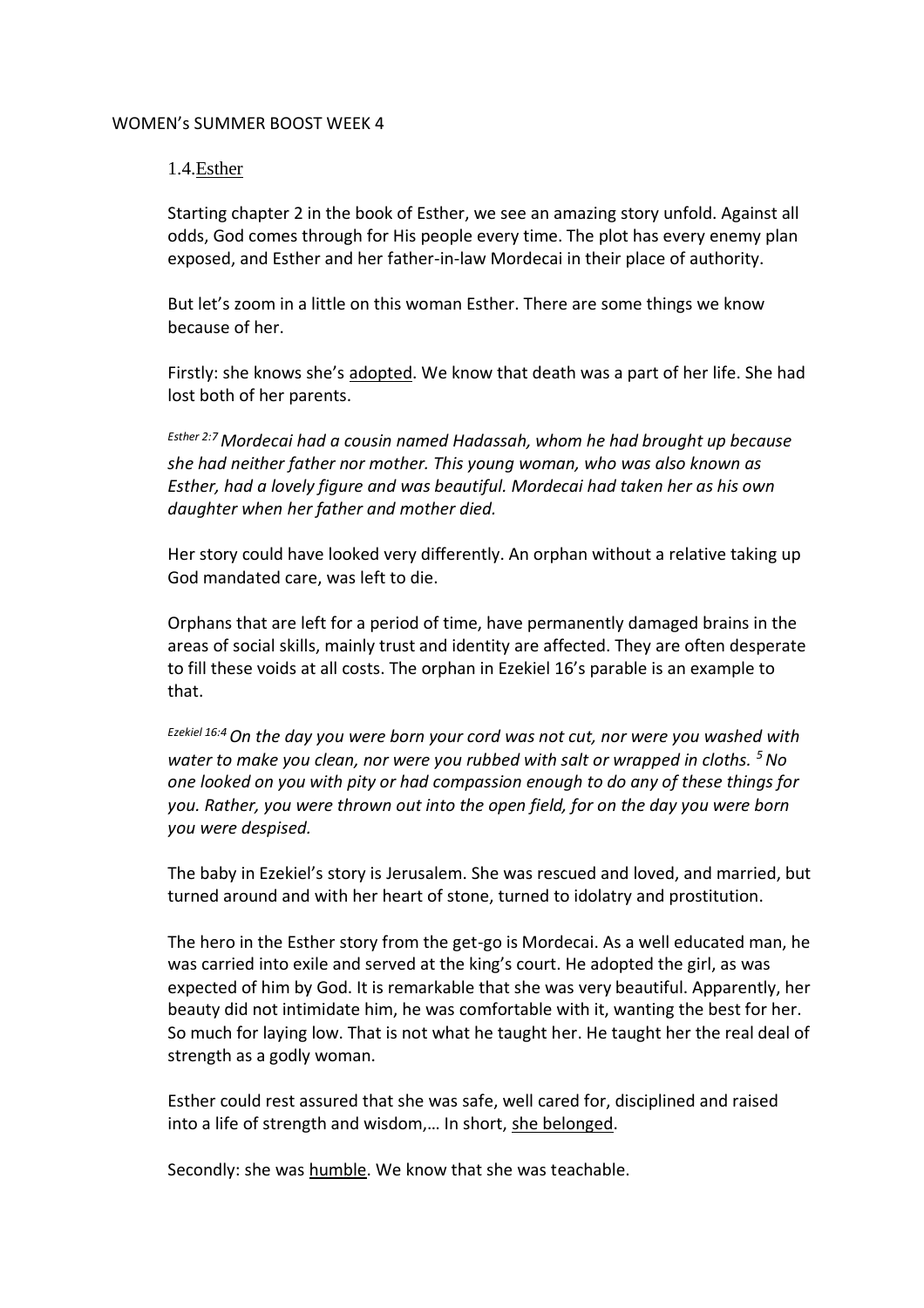*Esther 2:20 But Esther had kept secret her family background and nationality just as Mordecai had told her to do, for she continued to follow Mordecai's instructions as she had done when he was bringing her up.*

Her humble attitude caused her to stand out and have special favour with Heggai, the man in charge of the King's harem:

*Esther 2:8When the king's order and edict had been proclaimed, many young women were brought to the citadel of Susa and put under the care of Hegai. Esther also was taken to the king's palace and entrusted to Hegai, who had charge of the harem. <sup>9</sup> She pleased him and won his favor. Immediately he provided her with her beauty treatments and special food. He assigned to her seven female attendants selected from the king's palace and moved her and her attendants into the best place in the harem.*

He advises her and makes all things readily available to her: he sets her up for favour with the King:

*Esther 2:15When the turn came for Esther (the young woman Mordecai had adopted, the daughter of his uncle Abihail) to go to the king, she asked for nothing other than what Hegai, the king's eunuch who was in charge of the harem, suggested. And Esther won the favor of everyone who saw her. <sup>16</sup> She was taken to King Xerxes in the royal residence in the tenth month, the month of Tebeth, in the seventh year of his reign.*

*<sup>17</sup>Now the king was attracted to Esther more than to any of the other women, and she won his favor and approval more than any of the other virgins. So he set a royal crown on her head and made her queen instead of Vashti.* 

And so she becomes the new queen. This will be a test to her. As opposed to many of the other women mentioned, this woman was now well resourced.

Then Haman's terrible plan to annihilate the jews reaches Mordecai. Mordecai risks his life being seen in mourning clothes to get Esther's attention. She sends Hathak to take a message, and the news of the plan to annihilate the jews reaches the palace:

*Esther 4:8He also gave him a copy of the text of the edict for their annihilation, which had been published in Susa, to show to Esther and explain it to her, and he told him to instruct her to go into the king's presence to beg for mercy and plead with him for her people.*

*<sup>9</sup>Hathak went back and reported to Esther what Mordecai had said.* 

Esther might have thought she could save herself (and her loved ones?), but we see for sure that she is hesitant for a more risky scenario:

*Esther 4:11 "All the king's officials and the people of the royal provinces know that for any man or woman who approaches the king in the inner court without being*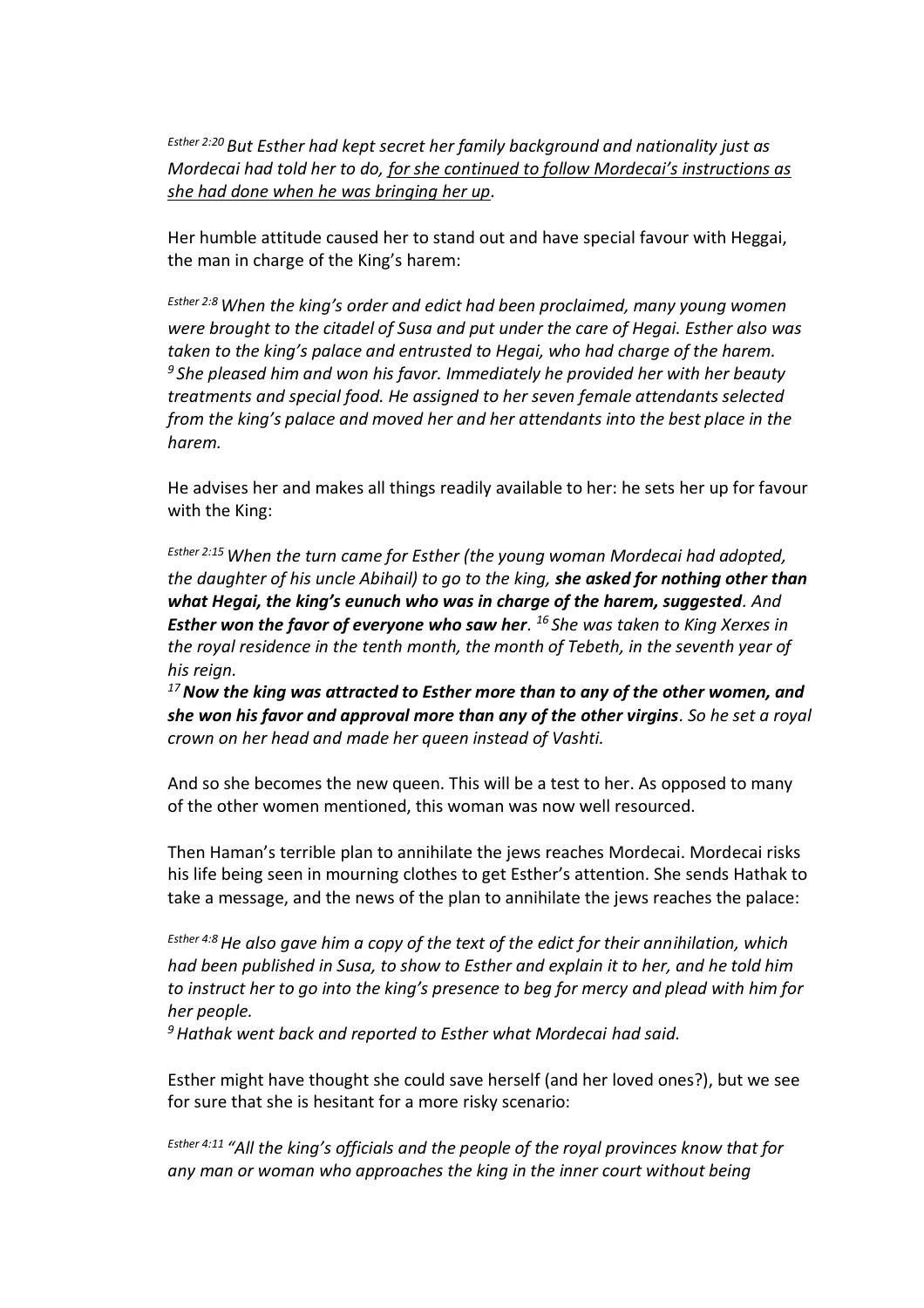*summoned the king has but one law: that they be put to death unless the king extends the gold scepter to them and spares their lives. But thirty days have passed since I was called to go to the king."*

In other words: "This will cost me my head and may not get us anywhere on top of it! The King of whom you think his favour still rests on me as before, has not called for me in a whole month!".

Of this king, we know that even after marrying Esther, he calls virgins together a second time! His love is not pure, it is unpredictable. She is put to the test.

### Mordecai sternly warns her:

*Esther 4:13b"Do not think that because you are in the king's house you alone of all the Jews will escape. <sup>14</sup> For if you remain silent at this time, relief and deliverance for the Jews will arise from another place, but you and your father's family will perish. And who knows but that you have come to your royal position for such a time as this?"*

These are words from an adult to an adult. She is not treated as a child, she is told the sobering truth. At these words, Esther makes the choice to trust and obey. These are attitudes that flow forth from her knowing she belongs and her being teachable. She will spend the upcoming days at His feet, and the jews are fasting alongside her, Mordecai will make sure of that. She asked him to do his part, and he agreed. Adult to adult. That does not stand in the way of submission, as our submission is to the Truth, to God and to each other.

Now we get to the best part. The amazing part. The part that is fully dependent on God, and reveals the power of trust, obedience and 3 days spent at His feet, fasting:

She goes to the King.

#### But how!

*Esther 5:1 On the third day Esther put on her royal robes and stood in the inner court of the palace, in front of the king's hall. The king was sitting on his royal throne in the hall, facing the entrance. <sup>2</sup>When he saw Queen Esther standing in the court, he was pleased with her and held out to her the gold scepter that was in his hand. So Esther approached and touched the tip of the scepter.*

If she is going to disobey, she is going to do so in the most respectful way she can think of. No pitiful appearance, but royal robes.

No rushing in, but standing still in the inner court. Why? She has come this far, and it means the chances of losing her head are already there. Why not approach the King further? She has already trespassed! I believe the only reason she pauses mid- inner court, is to communicate **respect**. God comes through with giving the king favour towards her.

She does not overwhelm him with her request, which shows the wisdom she found in that secret place with God. At the second banquet, which was apparently a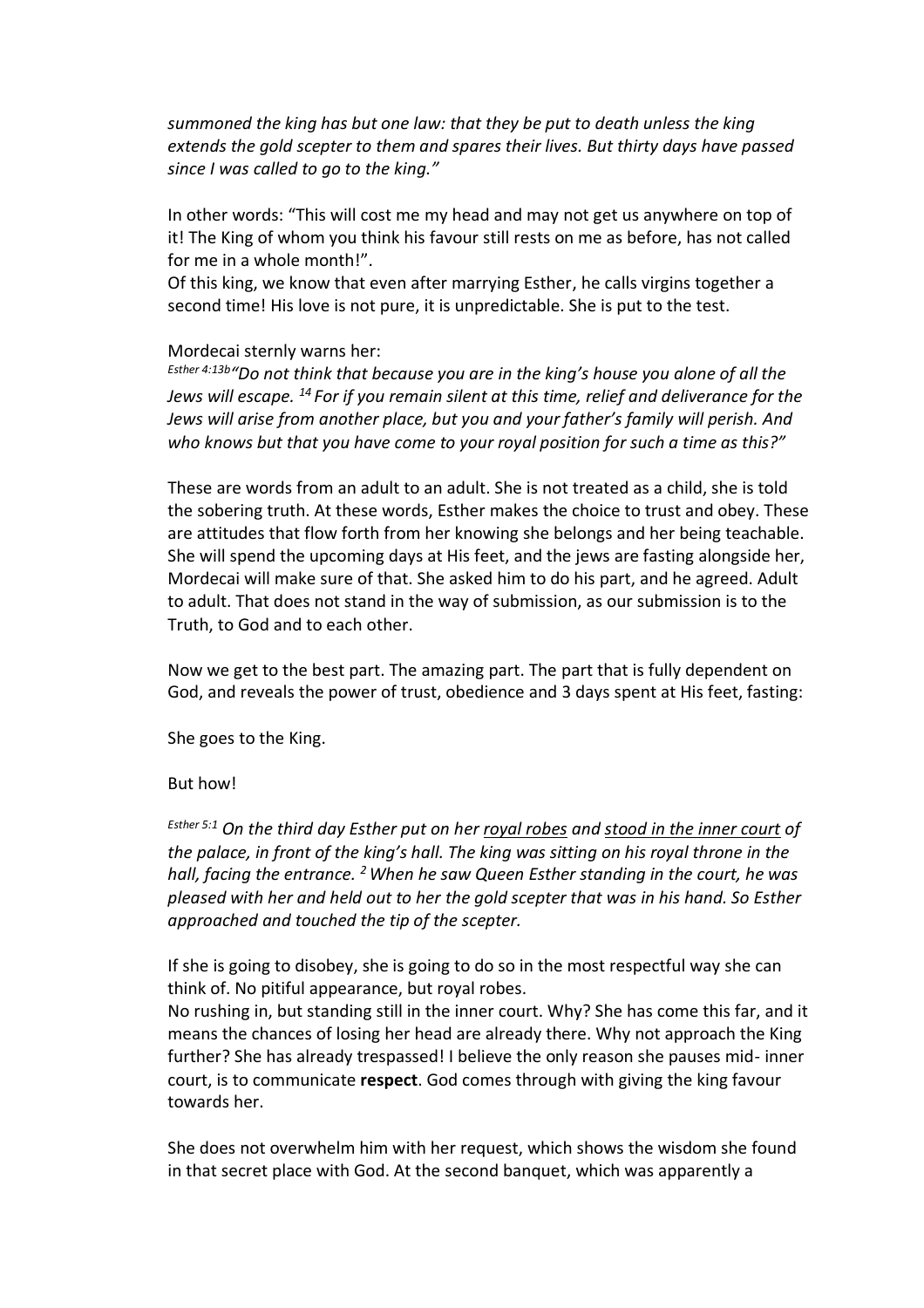weakness of the King, when the King has urged many times to find out what she wants, she eventually reveals him everything.

Haman gets killed, and we see a very different approach from Esther, who now has nothing left to lose:

*Esther 8:3 Esther again pleaded with the king, falling at his feet and weeping. She begged him to put an end to the evil plan of Haman the Agagite, which he had devised against the Jews. <sup>4</sup> Then the king extended the gold scepter to Esther and she arose and stood before him.*

*5 "If it pleases the king," she said, "and if he regards me with favor and thinks it the right thing to do, and if he is pleased with me, let an order be written overruling the dispatches that Haman son of Hammedatha, the Agagite, devised and wrote to destroy the Jews in all the king's provinces. <sup>6</sup> For how can I bear to see disaster fall on my people? How can I bear to see the destruction of my family?"*

And so, a genocide gets avoided. A plot gets turned around. Haman ends up losing, as well as all the enemies of the jews. An era of peace for the jews instead of their annihilation.

### Word of encouragement:

Esther went through very different seasons. She was a child with two parents just like any other, then became an orphan. Then she was adopted into the family of a man of courage, wisdom, standing, and mature love who raised her well. Then she was kidnapped. Then she became queen and had everyone's favour on her. Then, her husband called in other virgins, and she was left doubting what not being called for a month, meant. In that moment, she was asked to risk her life. Then, she freed her people and got her foster father in the palace in a position of authority.

That is a highly intense life!

But she has a choice. She can be like the orphan Jerusalem in Ezekiel's passage, seeking protection in what cannot protect, or lean upon God in complete trust and obedience. It will require submission. She made her choice. I'm glad she did, because it helps us get a grasp on submission. It is not ugly or narcissistic, it seeks our wellbeing for the long run above all else.

A life with God will bring out the best in us. Esther knows by now that Mordecai wants nothing but the best for her, which is why she keeps listening to his advise and obeying him even when in the palace. How much more can we trust God! Nothing says it better than Hebrews 12:

*Hebrews 12:5And have you completely forgotten this word of encouragement that addresses you as a father addresses his son? It says, "My son, do not make light of the Lord's discipline, and do not lose heart when he rebukes you,*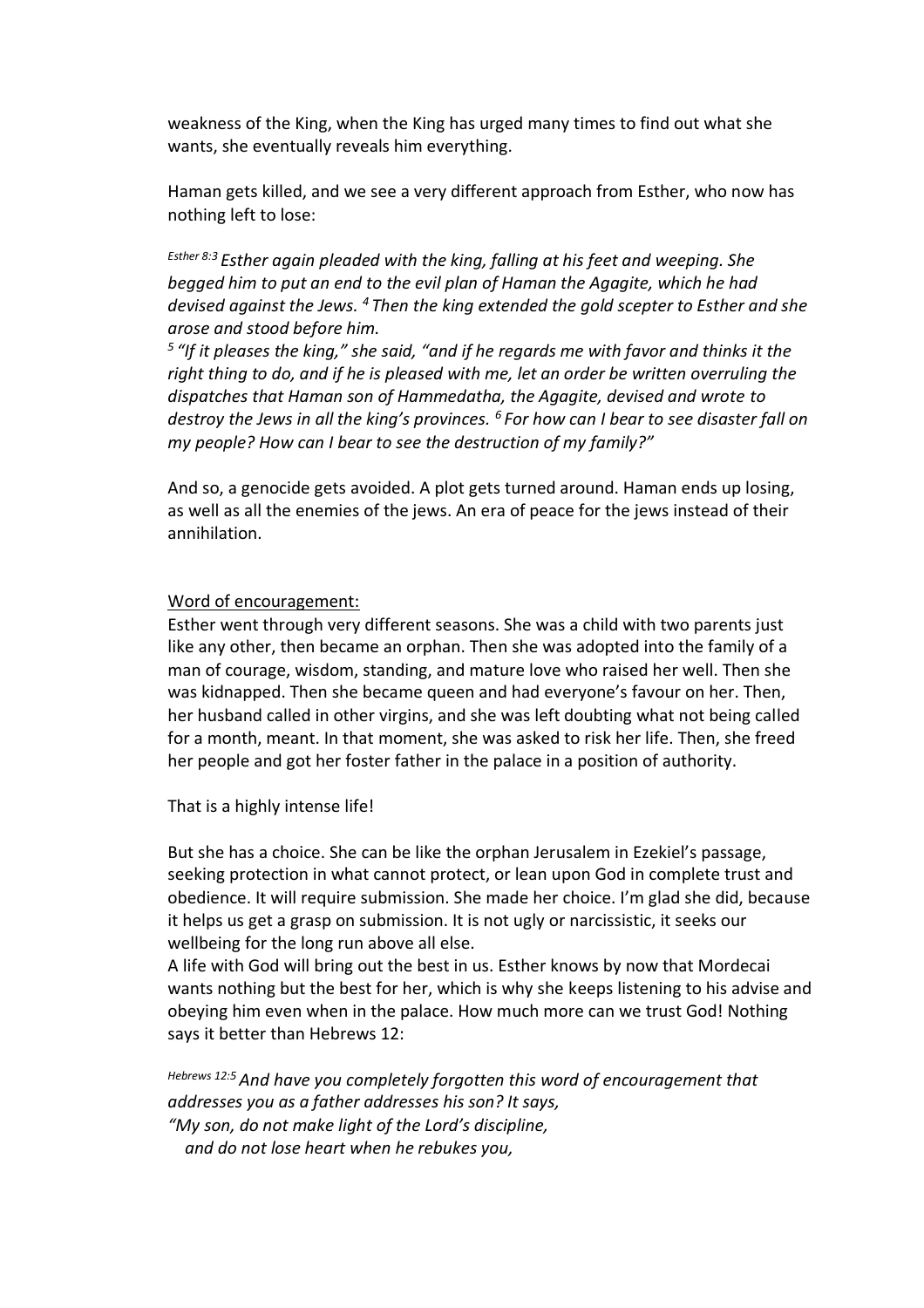*<sup>6</sup> because the Lord disciplines the one he loves,*

 *and he chastens everyone he accepts as his son."[\[a\]](https://www.biblegateway.com/passage/?search=Hebrews%2012&version=NIV#fen-NIV-30219a)*

*<sup>7</sup> Endure hardship as discipline; God is treating you as his children. For what children are not disciplined by their father? <sup>8</sup> If you are not disciplined—and everyone undergoes discipline—then you are not legitimate, not true sons and daughters at all. <sup>9</sup>Moreover, we have all had human fathers who disciplined us and we respected them for it. How much more should we submit to the Father of spirits and live! <sup>10</sup> They disciplined us for a little while as they thought best; but God disciplines us for our good, in order that we may share in his holiness. <sup>11</sup>No discipline seems pleasant at the time, but painful. Later on, however, it produces a harvest of righteousness and peace for those who have been trained by it. <sup>12</sup> Therefore, strengthen your feeble arms and weak knees.*

We can expect to be interrupted in our walk with God, and corrected or led through difficult times on the way. That is how He loves us into wholeness, into growth in Him. He is preparing us for something that is so joyful, beautiful, holy, and so above what we could ever reach or be worthy of in our own strength.

Paul compares our choice to two mountains, that are similar to an orphan thinking or an adopted child understanding. We can approach God as fearful orphans, not trusting Him and being afraid of the things He asks of us, or we can approach Him as a good and trustworthy Father. When the difficult request comes in, it feels no different. The difference lies in whether we draw close to Him when we're overwhelmed, or whether we run to the wrong "mountain". The second mountain is such an encouragement that it helps put all our moments of anxiety and discipline in a wonderful eternal perspective!

*Hebrews 12:18 You have not come to a mountain that can be touched and that is burning with fire; to darkness, gloom and storm; <sup>19</sup> to a trumpet blast or to such a voice speaking words that those who heard it begged that no further word be spoken to them, <sup>20</sup> because they could not bear what was commanded: "If even an animal touches the mountain, it must be stoned to death." <sup>21</sup> The sight was so terrifying that Moses said, "I am trembling with fear."*

*<sup>22</sup> But you have come to Mount Zion, to the city of the living God, the heavenly Jerusalem. You have come to thousands upon thousands of angels in joyful assembly, <sup>23</sup> to the church of the firstborn, whose names are written in heaven. You have come to God, the Judge of all, to the spirits of the righteous made perfect, <sup>24</sup> to Jesus the mediator of a new covenant, and to the sprinkled blood that speaks a better word than the blood of Abel.*

In the story of Esther, there is very little space between Mordecai asking Esther to risk her life, and Mordecai getting to work submitting to Esther's request:

*Esther 4:15 Then Esther sent this reply to Mordecai: <sup>16</sup> "Go, gather together all the Jews who are in Susa, and fast for me. Do not eat or drink for three days, night or day. I*